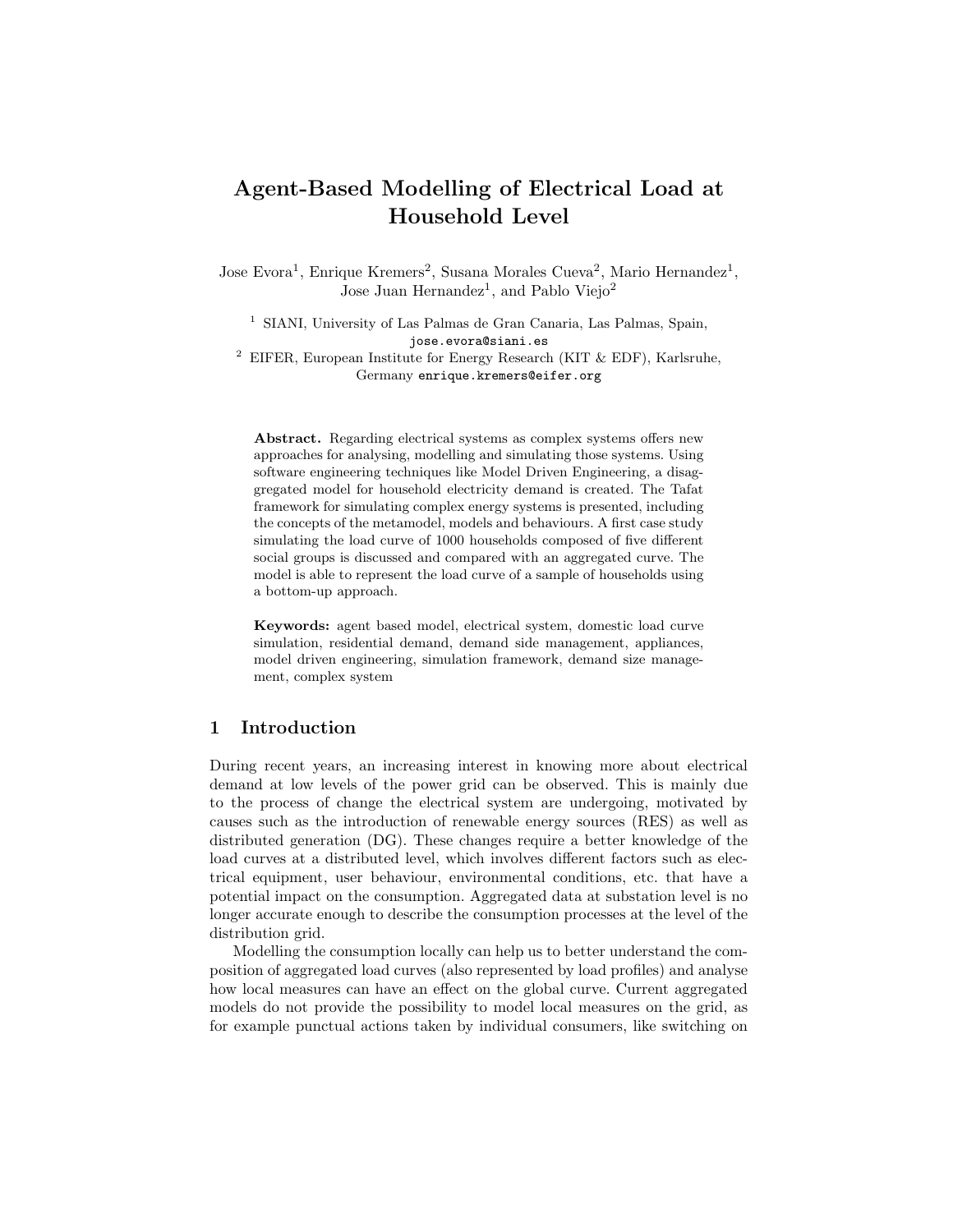a cooking stove or an oven. They can only be included by modelling their aggregated effect and integrating it at aggregated level, due to their resolution. When considering the proposed changes in the electricity system, for planning and control activities at distribution level, these curves are not suitable, as they only fit for a large number of consumers because they describe the average use of energy over time [12, 4].

Some approaches already exist found which considered these facts and implement a demand modelling at lower scale. In [10] a simplified demand model for domestic lightning is presented that provides estimating the aggregated demand or even the distributed loading for groups of households. In [4] a multi-use bottom-up domestic consumption modelling tool was developed and verified. [14] gathered and analysed high resolution domestic electrical data and found that logging at intervals of few minutes is necessary to capture the fine detail of load patterns for evaluating on-site generation. In [11], a high resolution stochastic approach, using heterogeneous Markov chains is chosen to model domestic electricity demand.

## 2 Electrical systems

The electric power system is composed of different electrical components that allow for the production, transmission and consumption of electric power. Production or generation of electric power is the process of converting energy in other forms (chemical, mechanical, nuclear, etc.) into electrical energy. For the transmission, different kinds of electrical networks are used. Generally, they are classified by their nominal voltage at each level. Long range transmissions over hundreds of kilometres are performed at high voltages of several hundreds of kilovolts (kV). These networks are called transmission systems. Transformer stations (substations), can reduce the voltage at a given point in order to feed electricity to the so called distribution system. The distribution system carries the electricity to the final consumers. These networks operate at medium voltage levels, usually between 1-50 kV. In a final stage, distribution transformers can convert from medium voltage into low voltage (less than 1 kV) which is the typical voltage level find at residential or tertiary customers. Some specific customers (such as industries) may have direct connections at medium voltage level, too.

In a classical energy system, generation is injected at high or medium voltage level and consumed in the distribution system. Following the trend of introduction of renewable energy sources and distributed generation, injections of energy at almost all levels of the system are possible. Also, and in order to better match the fluctuating production introduced to the system, Demand Side Management (DSM) mechanisms, which allow to manage the consumption are being developed. The electricity system can be seen as a complex system, being composed of a large number of interacting entities. The reproduction of the behaviour of the system is therefore not possible by modelling only individual objects or the system in a monolithic way. In this paper, we use a disaggregated method to model a part of the electricity system. A detailed model of low-voltage demand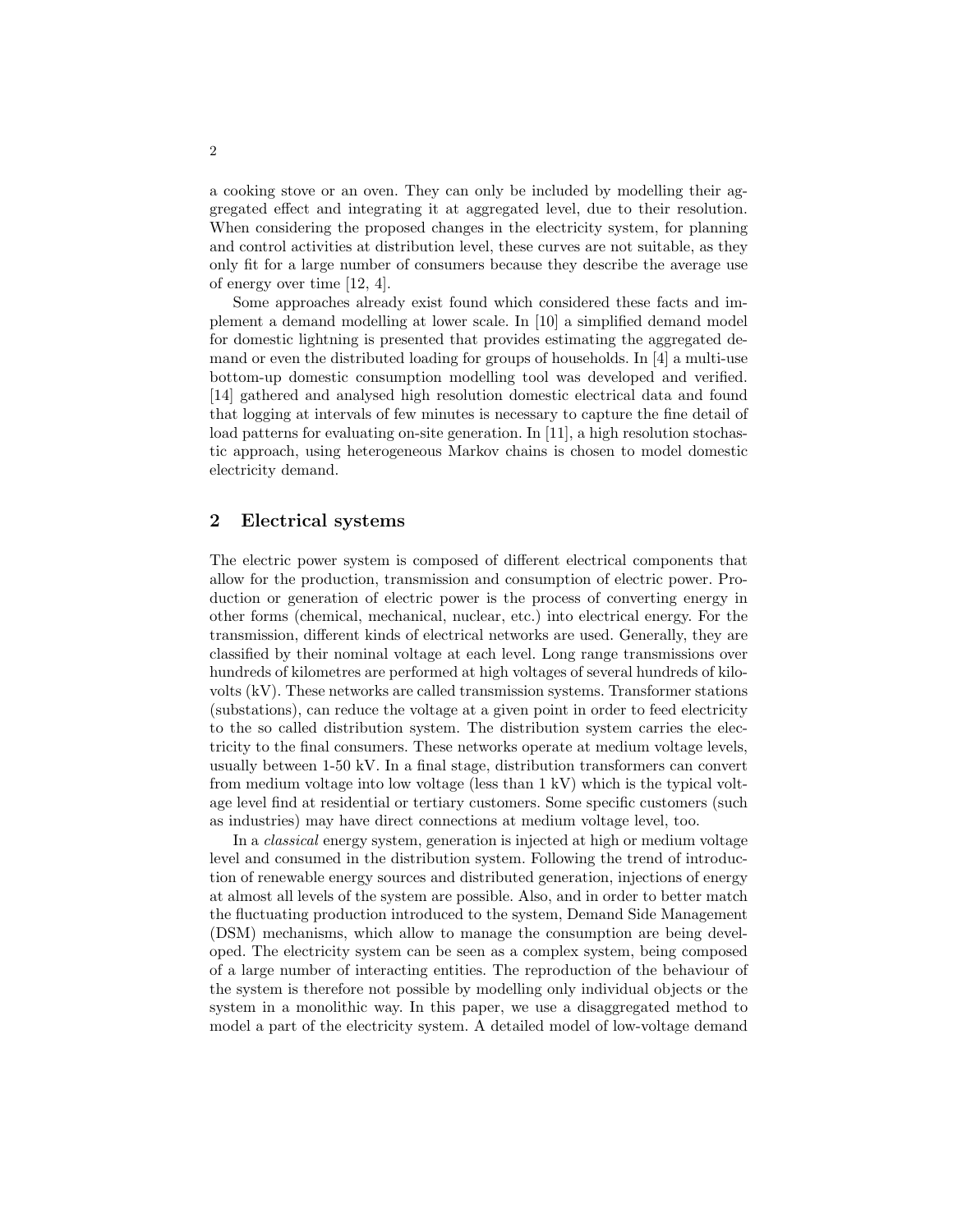is constructed for simulating the load curve of individual households. This includes the loads of each household, representing the final end consumers of this electrical system. Simulating a large number of entities, the individual consumptions can be aggregated and a representation of a load curve at e.g. substation level is created.

#### 2.1 Complexity and intelligence in electrical systems

Classically, the electrical system management has been done based on the aggregated consumption data at a global level. The nature of this management is has been centralised since the system was considered as an indivisible unit. When new devices that apply demand side management strategies are introduced in real electrical systems, new management conceptions must be considered. So, the management of the future electrical system must overcome the restrictions that are introduced now and start analysing the electrical system as a distributed system.

This conception of the electrical system shows analogies with other living complex systems, such as ants or bees colonies, in which there are several agents that are taking decisions and acting locally. Actions that each agent are executing locally are aggregated, and these actions can lead to emergent phenomena.

From our perspective, in the electrical systems, people living in the household are agents [13]. They can be considered as intelligent [3] since they are self interested units and exhibit an adaptive behaviour to their environment. These agents are able to take decisions and coordinate their actions with other agents. The main difference with the study of living complex systems is that in the electrical system, we are not interested in the study of the emergent behaviour starting from the local actions, but the modification of local behaviours to get the desired emergent behaviour [9]. However, in a second point of view, a complex system simulation model can serve to observe unwanted emergent phenomena and study these effects on the system. An approach to analyse complex systems from this point of view, at the very bottom, can be seen in [6].

#### 2.2 Analysing electrical systems

From an analytical point of view, in electrical systems, we can classify objects according to their behaviour in three categories: first entities that can be described in term of their physics such as a building that exhibits a thermodynamical behaviour, second entities that can be described with a mechanistic model such as a washing machine and third agents that can be described with a intentional model such as people living in a household or smart meters.

This behaviour separation match perfectly with the differentiation proposed in [2]. In this work, the author proposes the following three behaviour categories from a observer point of view:

– Physics Stance: at the level of physics and chemistry. It is concerned with things such as mass, energy, temperature, velocity, and chemical composition.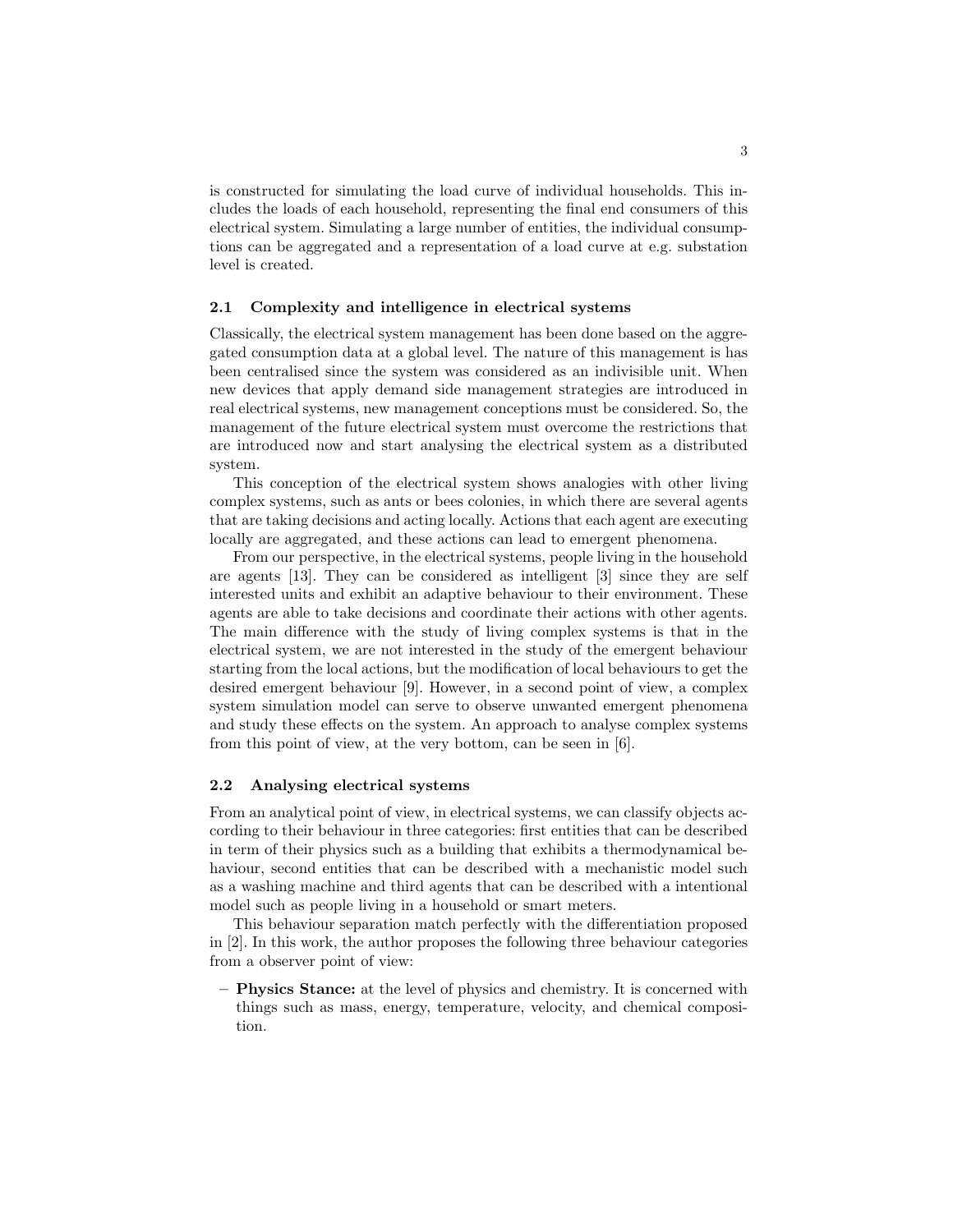- Design Stance: at the level of biology and engineering. It is concerned with things such as the function of a living system or the design of a system.
- Intentional Stance: at the level of software and minds. It is concerned with things such as belief, thinking and intention.

# 3 Simulation of electrical systems

Like other complex systems, electrical system simulations involve the behaviour execution of the many elements that exists in a real grid.

The process starts by modelling the electrical system using Tafat. Tafat is a framework for building simulation through Model Driven Engineering which is currently under development by SIANI and EIFER. It is currently implemented in JAVA, but designed to be language-independent. Tafat uses an object oriented and agent-based approach. In this framework, each element of the system is represented including a behaviour that explains how it changes over time. Then, a simulation is run by executing all the behaviours concurrently. During the simulation, behaviours can modify the attributes of these entities. One entity can have different kinds of behaviours, that are stored in a repository. The separation of structural and behavioural elements (entities, defined in the metamodel; and behaviours, stored in a repository) should be underlined here.

However, since the electrical system is locally and massively affected by the human interventions, it is also required to model this behaviour along with other entities that belong to the electrical system architecture. Representing the human behaviour means that it is required to define what people do during a time period, which electrical devices they have and how they use them.

Until now, the human behaviour has not been analysed and electrical companies only have historic aggregated data of the consumption at global level. From now, it is quite important to have data at the household level to be able to model households and simulate the behaviour of people inside. So, the main challenge in modelling electrical systems is to describe all the electrical appliances in the households and the behaviour profiles whose actions generate electrical consumption.

#### 3.1 Software engineering approach

It is needed to approach the software engineering of the simulator with a methodology that supports the modelling of a large number of entities. The goal is to make the simulator development and maintenance easier.

The approach that has been taken is based on a software engineering paradigm called Model Driven Engineering (MDE) in which systems are developed at an abstraction level close to the problem domain. In this approach, models are the artifacts that drive the development process. From an evolutionary point of view, development methods have been trying to get more abstractions in order to reduce the gap between the programming semantic and domain semantic.

4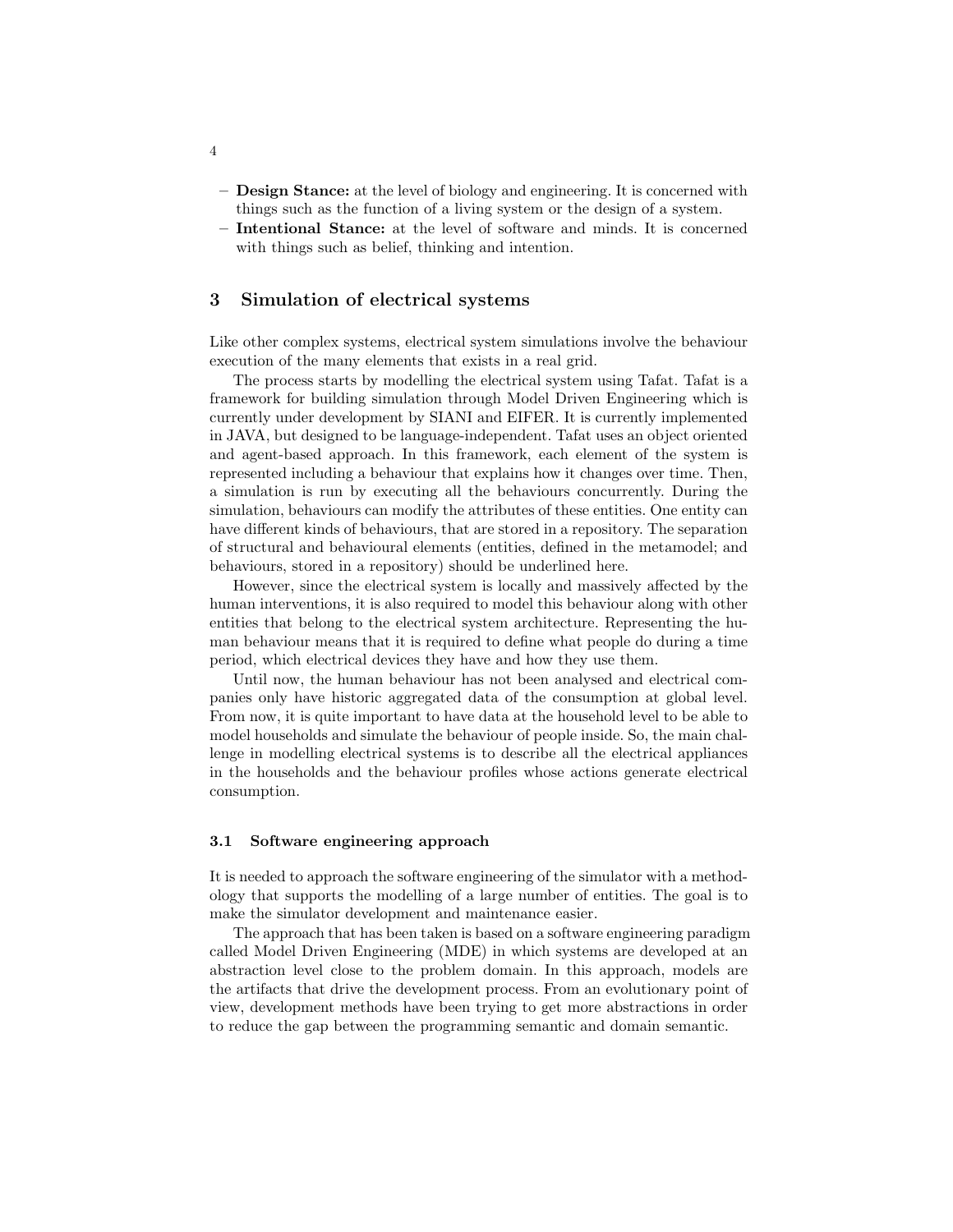MDE is the result of the combination of technologies such as Domain Specific modelling Languages (DSML) and engines that analyses models for synthetising software artifacts. This paradigm allows to improve productivity and flexibility at developing a simulator, since the application is developed and modified just by changing the model [8].

#### 3.2 Metamodel and models

To model the electrical system, a metamodel for this domain has been developed. The metamodel is a formal representation that supports the description of an electrical system with a semantic that is closer to the domain expert. The metamodel can be understood as a representation language for modelling electrical systems.

This metamodel comprises the classes of entities that have been identified in the real world. So, the metamodel defines what kind of elements can be represented in the model and provides a standardised way of representing elements. Classes are represented in a model by means of context, features, variables and behaviour (Figure 1). Context defines where elements can be placed in the scene. Features are defined as static data of an element; while variables are defined as dynamic data. The behaviour is the logic that updates the dynamic data.

In the metamodel, we distinguish different types of model elements: entities, static objects that belong to the scenario (e.g. refrigerator); agents, intentional objects that interact with entities and communicate with other agents (e.g. person); connections that define relations between entities or agents (Figure 2).



Fig. 1. Structure of the metamodel where the element definitions are exposed.

A model is a representation of a specific electrical system using the metamodel classes. Elements that are going to be simulated are instantiated from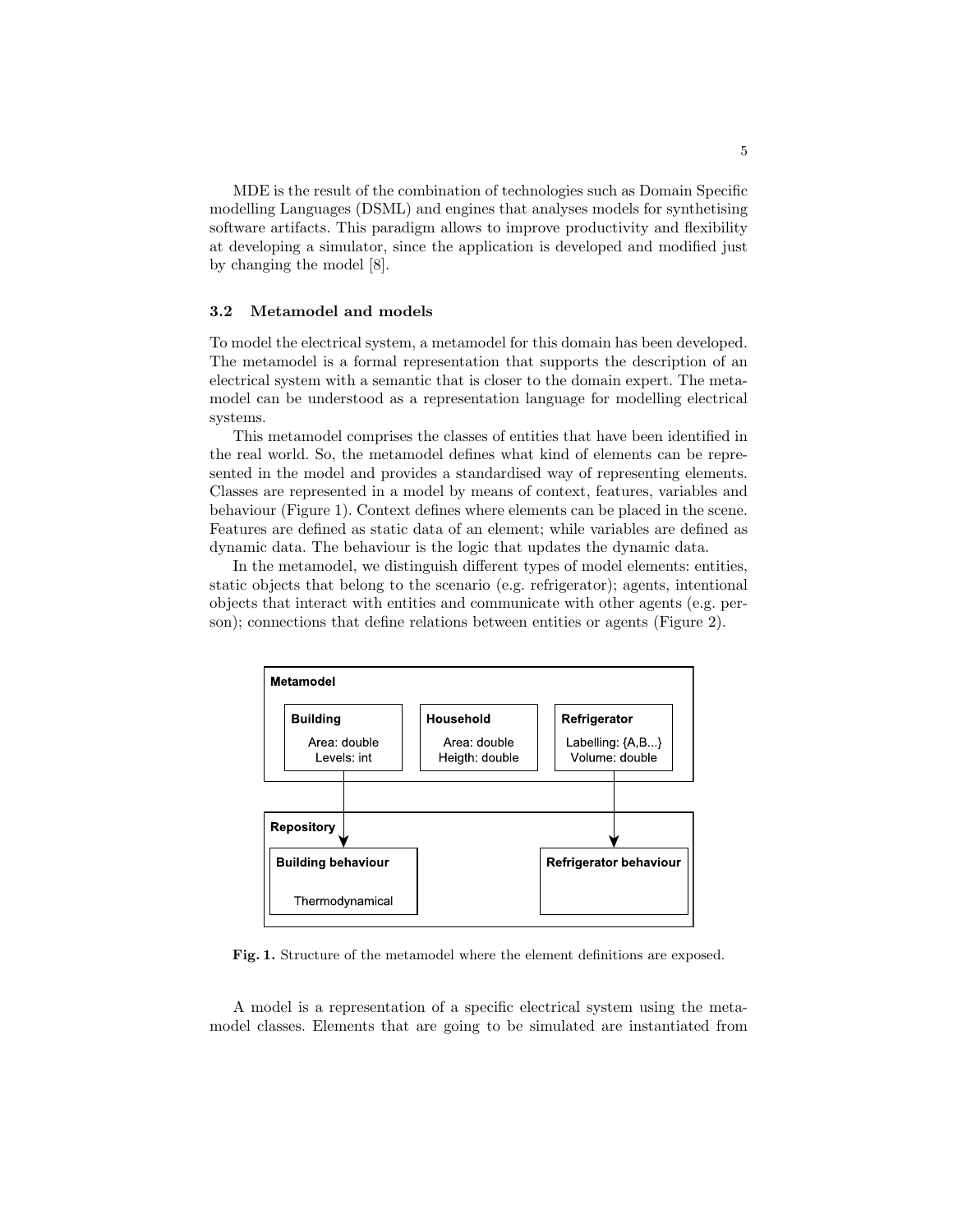the metamodel in the model. Both, models and the metamodel, are represented using XML.



Fig. 2. Structure of the model shown by an example including behaviours

#### 3.3 Programming behaviours

To simulate the electrical system, all the metamodel classes have to include behaviours that must be programmed.

A separation between the different types of behaviours must be done according to the discussion exposed in the section 2.2. In this section, an example of each kind of behaviour will be exposed.

Environmental behaviour Environmental behaviours represent the change over time of some environmental variables. Environmental variables are normally common to a group of entities or devices and describe the surroundings or "outdoor". These can be for example solar radiation models, which represent the insolation and can be used for calculation of the thermal gains of a building, or further for energy production (photovoltaics, solarthermal use, etc.). These behaviours do not directly change the attributes of a device or agents, but rather allow some interactions in an indirect way (e.g. through heat exchanges, etc.).

Device behaviour Most of the electrical devices used in a household are major appliances such as washing machines, refrigerators, etc. There are also some other, smaller appliances, such as CD players, TVs, HiFi Audio equipment, etc. Usually, the major appliances cause a larger part of the electrical consumption. In order to recreate the individual load curves, EIFER (European Institute for Energy Research, a common research institute by KIT and EDF) has developed individual models for the behaviours of electrical appliances, which were integrated into Tafat. Simplified technical models are used, which take into consideration different technical parameters of a specific appliance. So, for example, the load curve a TV will be characterised by the size and technology (CRT, LCD, Plasma, etc.). Major appliances also are modelled using the EU Energy Label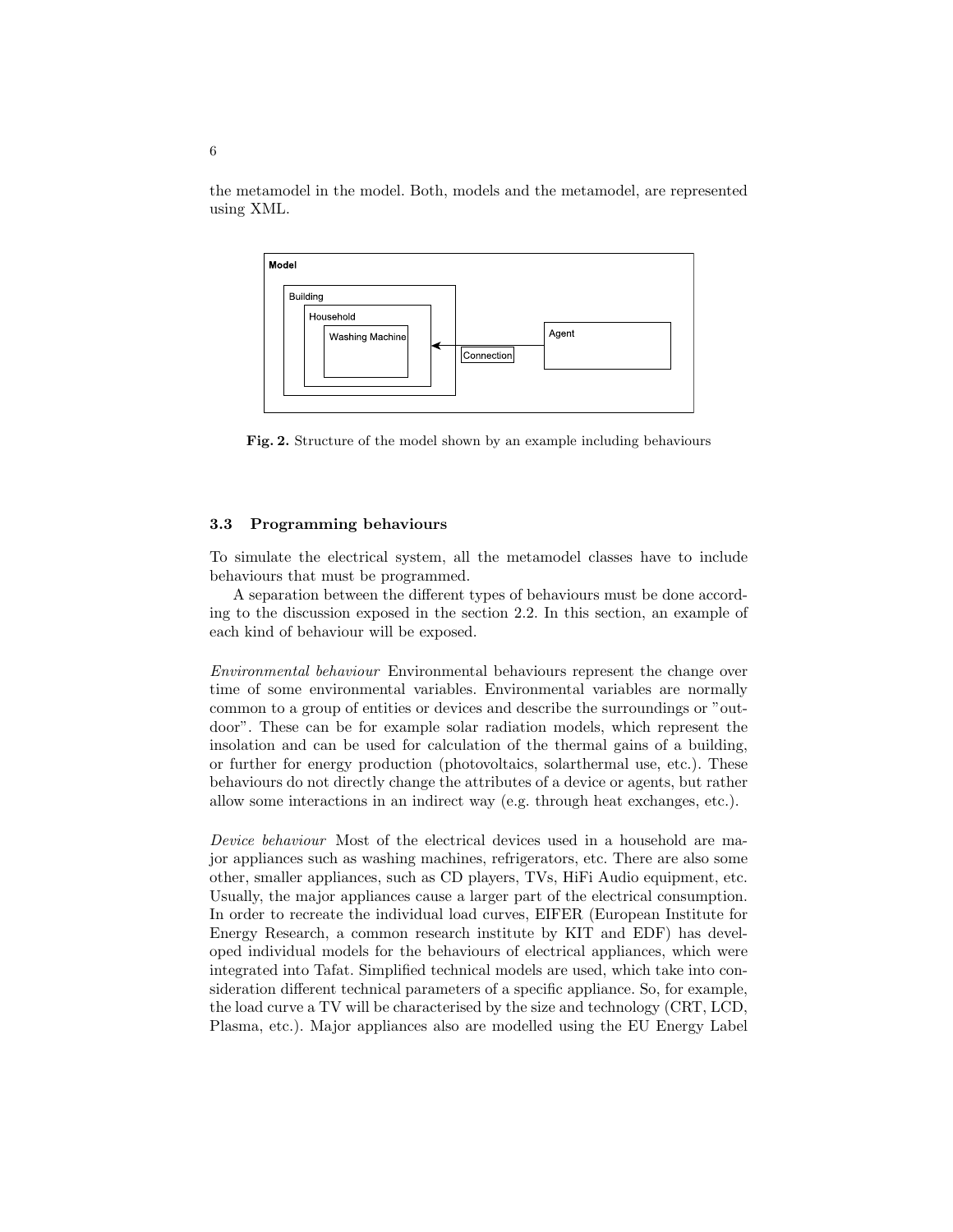

Fig. 3. Simulated load curve of a washing machine

as an input parameter, which is an indicator for the energy consumption of a device and is compulsory for appliance sold in the EU. Different releases for the behaviours of the electrical devices were created. Using this modular approach, a behaviour of a single device can be exchanged in a simple way. The different releases include simplified technical models with varying degrees of accuracy, thus allowing for an optimisation of execution time vs. accuracy of the model. In Figure 3 an example of the load curve generated by the behaviour of a washing machine can be seen. This load curve is created by a simplified technical model of this appliance.

Social behaviour A flexible architecture is proposed to carry out a social behaviour. As described in section 2.2, intentional stances are the most complex behaviours. For this reason, the architecture must be flexible to allow a range of behaviours from simple behaviour based on a list of tasks to a complex behaviour implemented as a neural network.

The mission maker is the intention launcher, the decision maker is in charge of choosing a recipe to accomplish the mission launched and the action maker is the executor of the recipe. The recipe is a list of actions that executes to accomplish a mission. With this architecture, a simple behaviour can be developed by creating a big recipe in which all the tasks are described and having a mission and decision maker very simple. Otherwise, in a complex social behaviour, the task can be launched by the mission maker according to several parameters of its own agent or the environment, having a hard process to choose a recipe in the decision maker, but easier recipes that only describe how to arrange a task as, for example eat.

#### 3.4 Simulation

The main problem for developing good models that represents accurately a place (town) as the lack of data. Often, it is quite difficult to gather the needed data.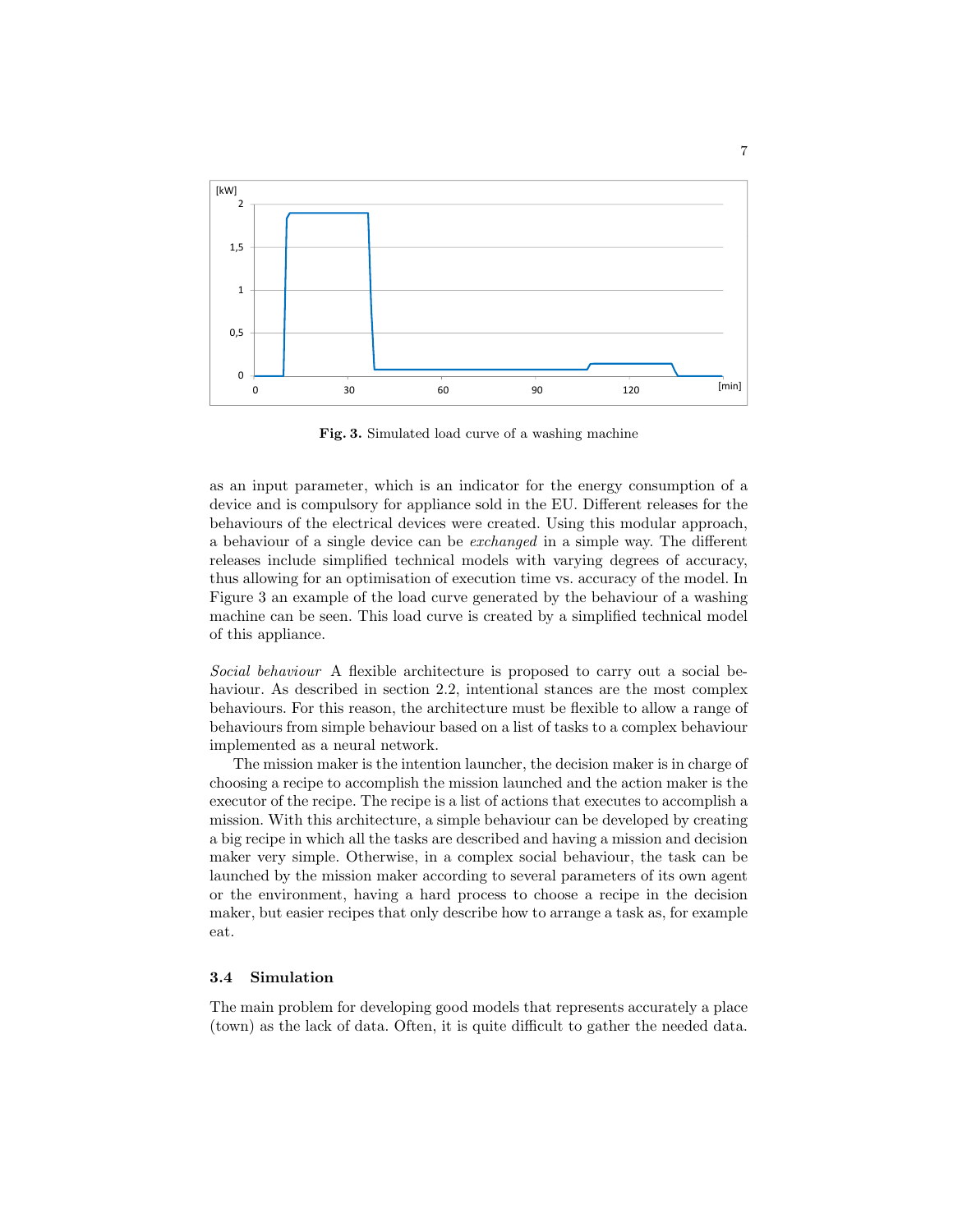

Fig. 4. Agent architecture composed by a mission maker (intentions), decision maker (recipe selector) and action maker (recipe executor)

Ideally, models should be built using real data, since the simulation will help to understand what happens in the electrical system. However, since data is not available at all, a model approximation is done. A tool called profiler has been developed (Figure 5), which helps to carry out this task. Using a highlevel description of a place (for example, amount of buildings and population), Profiler automatically generates an electrical system model that can be simulated directly. The profiler is part of Tafat, a MDE platform that supports the development of simulations.

Electrical models can be created to represent the load accurately but lightweight enough for use in large scale simulations, and handle demand side management mechanisms through the use of an agent-based approach.



Fig. 5. Tafat architecture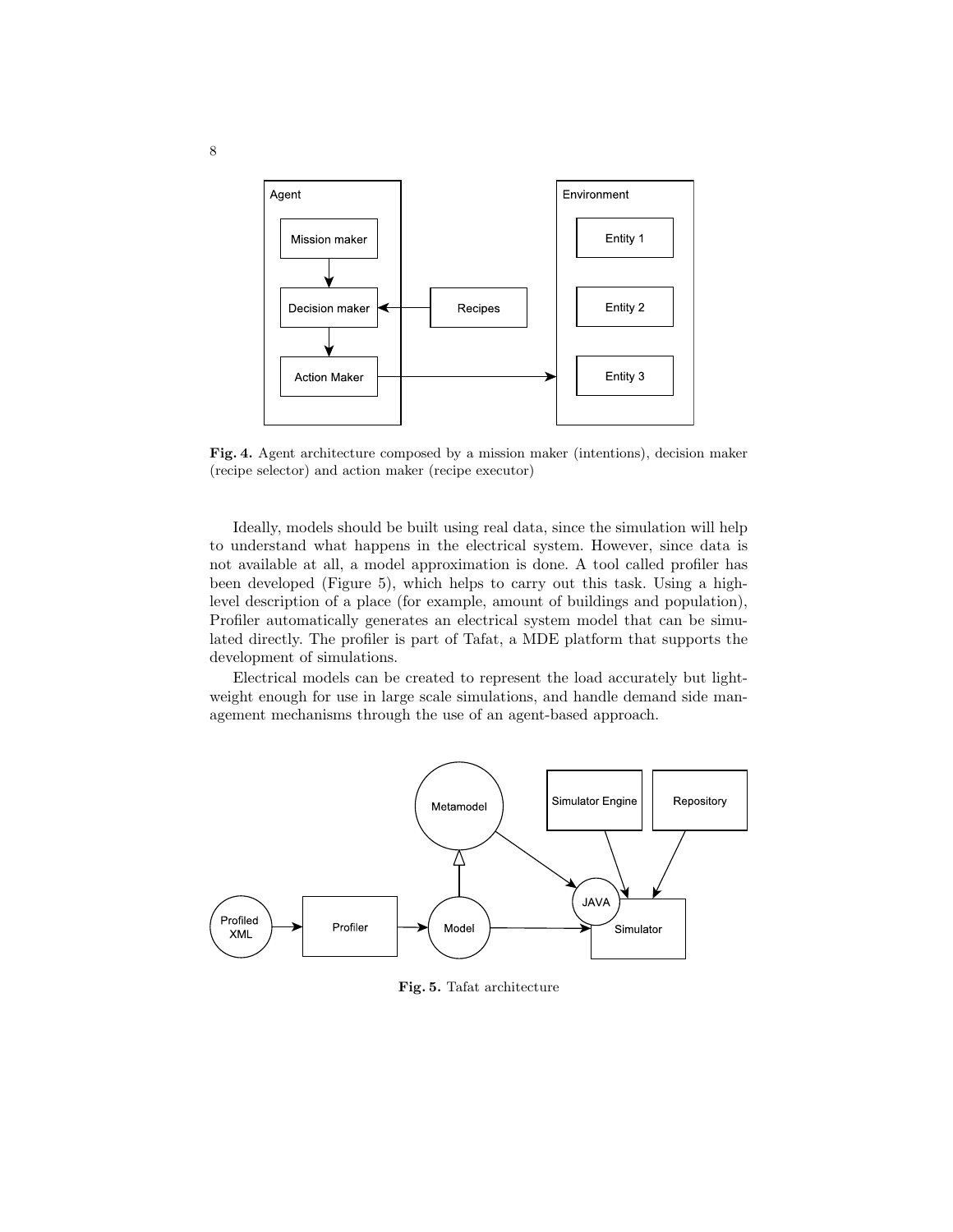# 4 Case Study

### 4.1 Modeled scene

The case study proposed is an analysis of the electrical load of households according to social group characteristics. The following five different social groups have been taken into account to develop the case study:

- 1. junior single,
- 2. senior single,
- 3. junior couple,
- 4. senior couple and
- 5. family with children.

These groups were taken as a part which represents about 70% of the population of Germany, being the most numerous groups identified by the German Socio-Economic Panel Study (SOEP). The constitution of this sample is shown in Figure 6.



Fig. 6. Socio-demographic groups used in the case study. Source: SOEP.

A survey<sup>3</sup> has provided the information about the timetables and appliance usage of a household according to the social group. Based on this information the

<sup>3</sup> The survey consisted in local interviews with around 20 persons in Karlsruhe, Germany in order to obtain data like usage times and durations of specific socio-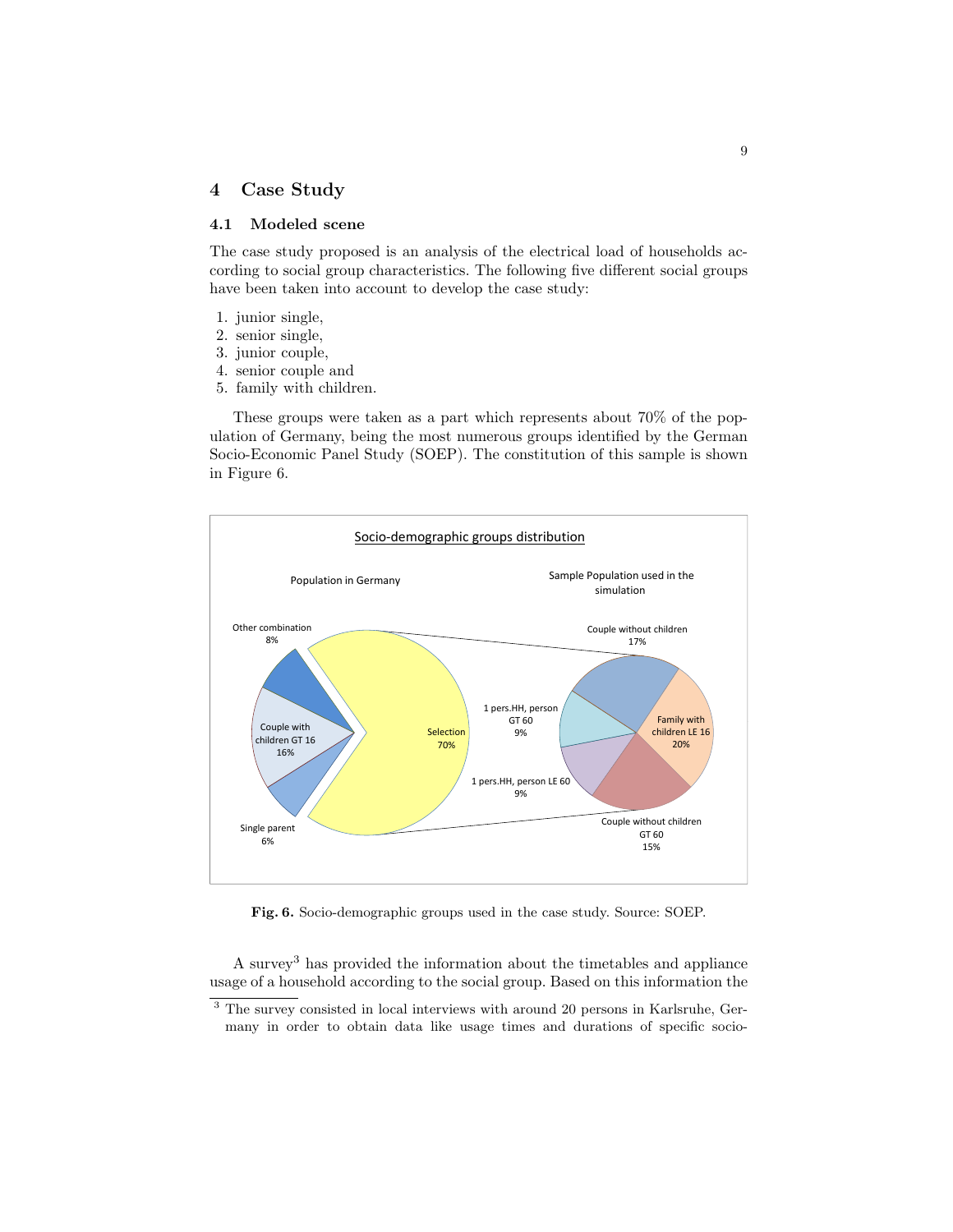agent behaviour which is related to the household is implemented. The electrical usage behaviour data employed for this study was obtained through a local survey. Thus the gathered data from a small sampling was used as input parameter in the Tafat model. Hence, 20 different social behaviours (i.e. 20 different model recipes) are been used to simulated the five socio-demographic groups. Each of these recipes includes some randomness through the definition of intervals at which devices are switched on or off. The exact time instant of time is obtained as a uniformly distributed random variable over this interval.

To arrange this study, an important utility of Tafat to build automatically a scene has been used. This utility uses statistical data from the SOEP and the survey to create a model scene in which the social groups are distributed in the households. Those households contain the electrical devices, and their amount, according to the social group.

#### 4.2 Simulation and results

In the simulation, the device load curves within a household are generated. The curves were aggregated using an individual behaviour for each household taking into account some randomness (variation of the duration and use time in a defined range of the different electrical devices).

The simulation results show the load curve of a day of 1000 households with around 12 appliances each, composing thus an amount of approximately 12000 simulation elements. This type of simulation can provide the relevance of a determined power consumer in the household consumption as well as the influence of a specific type of consumer on the global load. The number of 1000 entities was chosen, as it was determined that larger amounts did not change substantially the results and only increased the execution time of the simulation. This is probably due to the use of a limited number of recipes (taken from the number of surveyed persons). In this case, the execution time was around 20 minutes on a standard desktop PC for the simulation of a period of 24 hours.

The 1000 household sample is composed of a distribution of the different social groups according to real statistical data, in order to obtain a sample of households that is as close as possible to reality. In Figure 7, the simulated load curve for one day can be seen. The simulation is run in a high time resolution, being the time step one minute. This allows observing effects which are neglected in simulations at lower resolutions, provided by 15 minute or hourly models. Some sharp peaks can be observed, which are caused by the use of high power consuming devices in the household. A general trend to use more power during the day is clearly visible. During the night, the base load (devices that are constantly running, such as refrigerators and other permanent loads) cause a consumption that is only around a third part of the daily peak load. The configuration of the simulation can be seen in Figure 8.

demographic groups. It has to be noted that the survey is not representative but rather a sample of the user behaviours of those groups.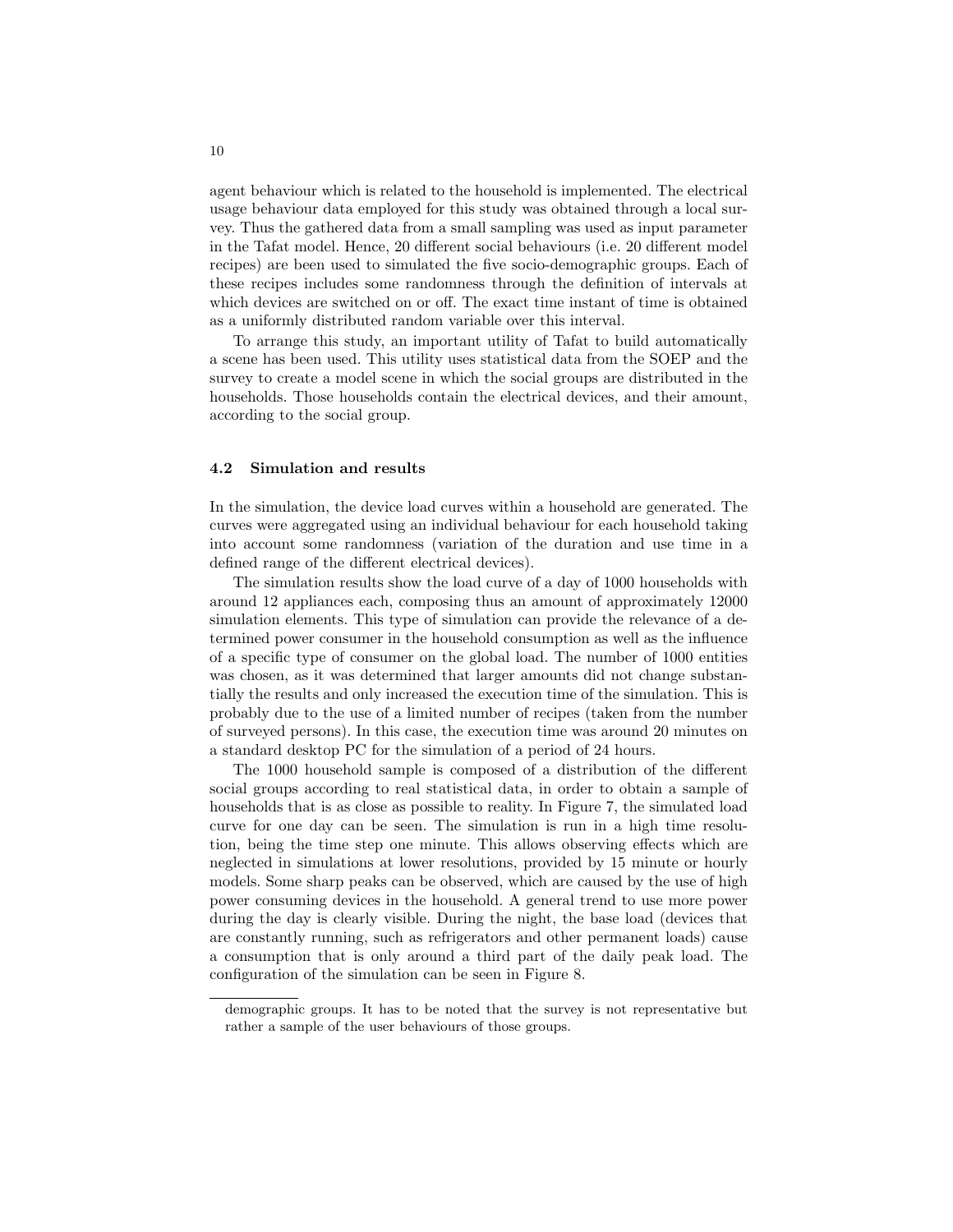

Fig. 7. Simulated load curve of 1000 households for one day

In Figure 9 the curve is compared to a standard load profile of Germany for a winter weekday (according to [1] and made public by [7]) for household demand. The profile is provided in a normalised form in order to be weighted with a given number of energy. In this case, and for comparison purposes, the profile was weighted with the same amount of energy as the simulation curve, i.e. that the daily consumed energy [kWh] is the same in both cases. The load profile is a smooth curve, representing an aggregated load behaviour at high levels of the electricity system for large number of consumers. The are the result of a statistical analysis based on representative samples from different consumer groups [5].

The simulated curve represents the total power consumed by a sample of 1000 households, modelled individually and with an autonomous behaviour for each of them. The curve has been adapted by averaging periods of 15 minutes in order to match the same time granularity as given by the standard load profile. The curve is more peak shaped, which is probably due to the relatively small amount of households (in comparison to the statistical samples taken to obtain a profile, which are representative) and the reduced number of behaviours (in total, only 20 different behaviours have been used). Furthermore, only 70% of the household population is modelled, neglecting other social groups which may change the curve.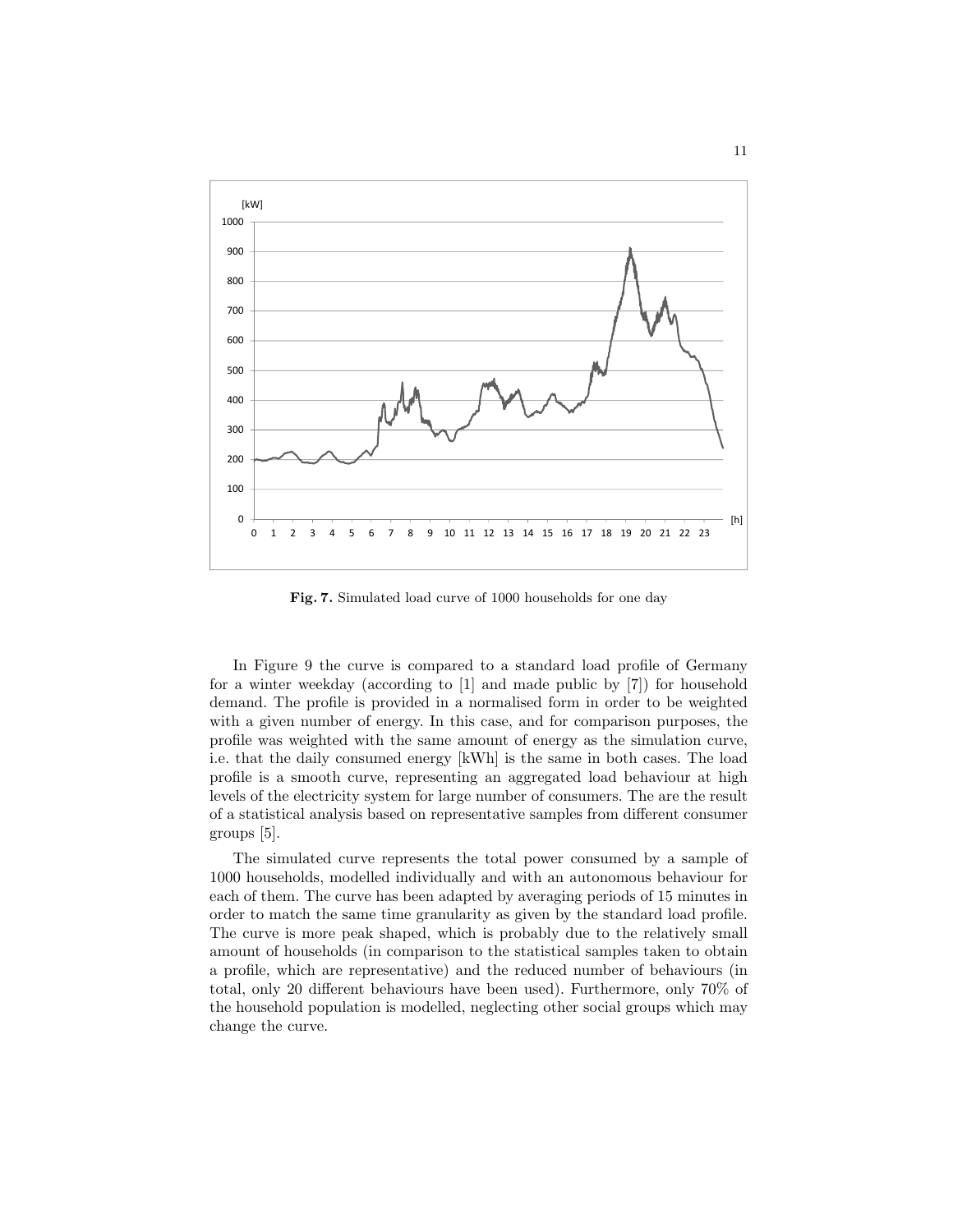| Entity          | <b>Attributes</b>                                                                                                                                                                                                  | <b>Components</b>                                                                                                                                                                                                                                                                                                                                                                                            | <b>Behavior</b>                                                                                                                                                                     |
|-----------------|--------------------------------------------------------------------------------------------------------------------------------------------------------------------------------------------------------------------|--------------------------------------------------------------------------------------------------------------------------------------------------------------------------------------------------------------------------------------------------------------------------------------------------------------------------------------------------------------------------------------------------------------|-------------------------------------------------------------------------------------------------------------------------------------------------------------------------------------|
| <b>Building</b> |                                                                                                                                                                                                                    | Household: $n=1$                                                                                                                                                                                                                                                                                                                                                                                             |                                                                                                                                                                                     |
| Household       | $sg =$ montecarlo <sup>0</sup><br>Households are classified<br>into one of the 5 social<br>groups (sq) using<br>montecarlo method<br>area = $f_{area}(sg)$<br>Area is variable<br>depending on the social<br>group | <b>PowerConsumers</b><br>CookingStove n=4<br>Microwave $n=1$<br>Oven: $n = 1$<br>Dishwasher: $n = 1$<br>Refrigerator: $n = 1$<br>AudioHifi: $n = 1$<br>TV: $n = f_{tv}(sq)$<br>Ligthing: $n = 1$<br>Washing Machine: $n = 1$<br>Computer: $n=f_{\text{computer}}(sg)$<br>Waterboiler: $n = 1$<br>Hairdryer: $n = 1$<br>Vacuum: $n = 1$<br>$lron: n = 1$<br>Console: $n = f_{\text{console}}(sq)$<br>PowerBus | Sociological Behavior<br>Each social group<br>has 4 different<br>recipes. A recipe is<br>randomly selected.<br>The recipe defines<br>how the power<br>consumers mode is<br>changing |
| PowerConsumer   | mode<br>power                                                                                                                                                                                                      |                                                                                                                                                                                                                                                                                                                                                                                                              | DeviceBehavior<br>Power is calculated<br>depending on the<br>device mode and on<br>its technical<br>characteristics                                                                 |
| PowerBus        | power                                                                                                                                                                                                              |                                                                                                                                                                                                                                                                                                                                                                                                              | DeviceBehavior<br>power is calculated<br>by aggregating the<br>consumption of<br>Household<br>PowerConsumers                                                                        |

Fig. 8. Configuration of the entities used in the simulation.

Even though the selected samples in the survey are not representative for all Germany nor society as a whole (only five social groups were used), the general trend of both curves are similar. Three peaks can be observed, which are closely synchronised in time and correspond to morning, noon and evening peaks. These peaks are correlated with a large and concurrent usage of high power devices, such as cooking plates, ovens, microwaves, etc. due to alimentation habits, as well as lightning use in the evening hours. The morning and noon peaks are lower in the simulation than in the profile, whereas the evening peak is higher. The timely synchronisation of the ramps of the peaks matches quite well; this indicates that the activities (having breakfast, lunch, returning home, etc.) were modelled according to the average German user behaviour. Even though, some differences can be observed at the evening drop (21-23h), as well as a small second peak that cannot be found in the profile.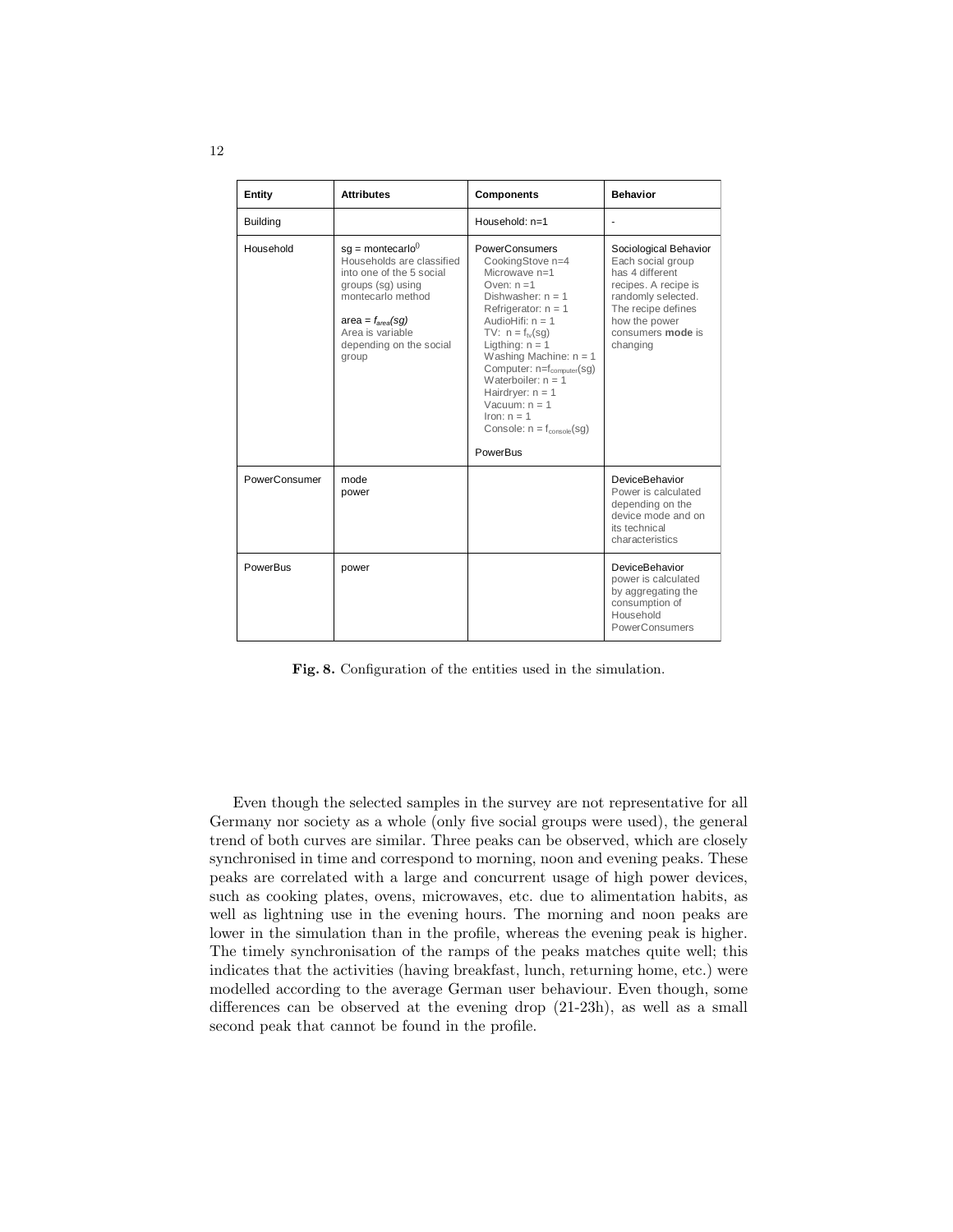

Fig. 9. Simulated load curve vs. standardised residential load profile

#### 4.3 Discussion

Even using a relatively small sample of households and reduced number of behaviours, a curve that represents the major characteristics (peaks and troughs, as well as their timely synchronisation) is generated. Concerning the differences in the height of the peaks, the model could be reviewed in order to check the individual power curves of each electrical device. This seems to be quite hard as almost no data is available for such a validation (at a representative sample). However, the differences could also be related to the use of only 70% of the socio-demographic population share. Further, behaviour itself is another factor to consider, as a largely simplified and almost static model was used. Some specific characteristics of the model create peaks, which could be explained by a rather homogeneous behaviour of the groups. For example the second evening peak (around 21:30h) is possibly caused by some activities (watching TV, other evening activities) which start and end at similar times, because of the relatively small sample. Using data from a more representative survey or a more stochastic-based social behaviour, this could be avoided, though.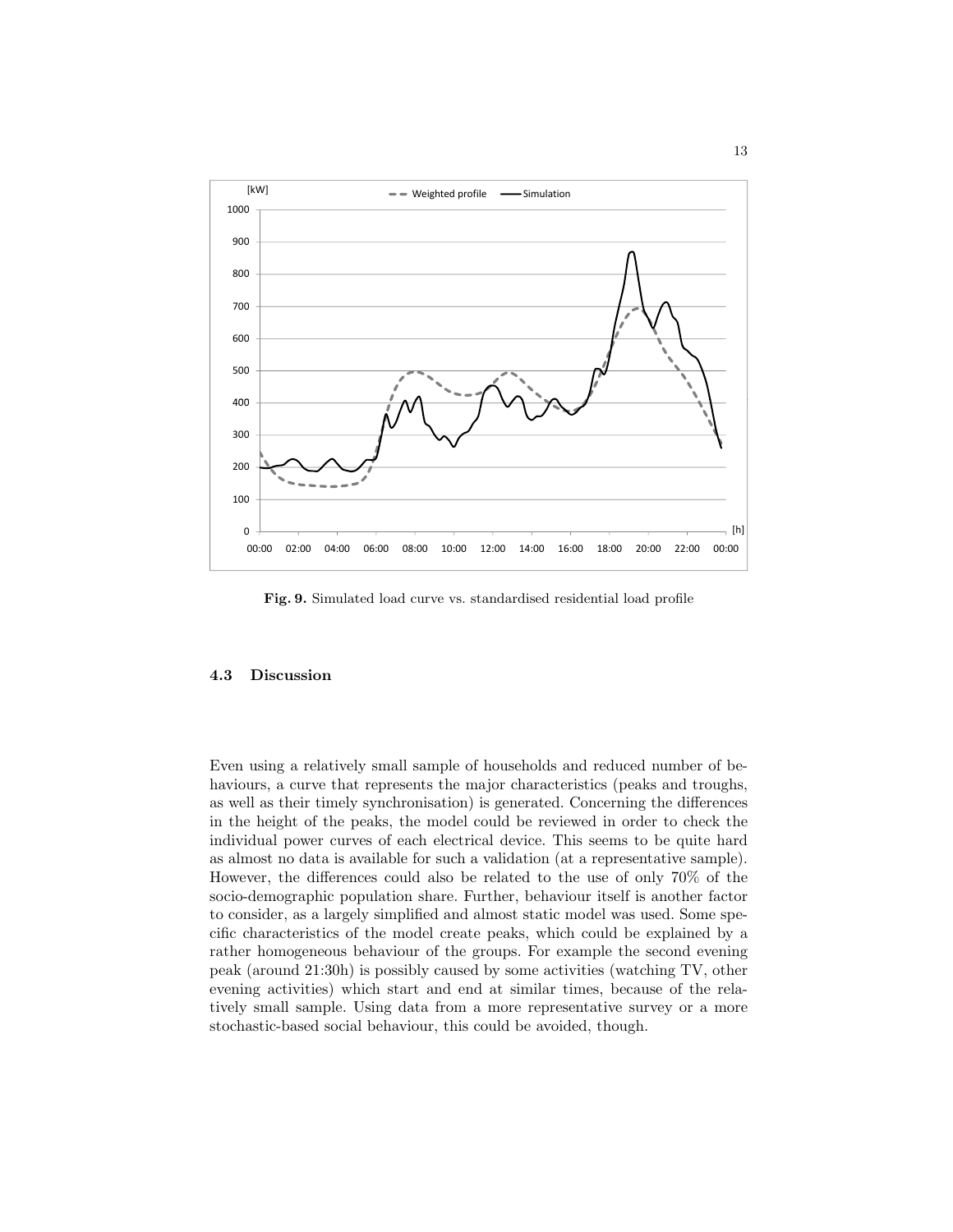#### 5 Conclusions and outlook

In this paper, a vision of the electrical system as a complex system has been introduced. This is necessary as the future grid behaviour becomes more distributed. Furthermore, the simulation of the electrical system at a household level as a complex system has been addressed.

The case study demonstrates that a bottom-up simulation of the residential consumption using an agent-based approach has been successful since the result curves show similarities to aggregated load curves. A comparison with a national aggregated profile shows similarities in the main characteristics of the curve. Moreover, due to the high resolution of the model, a large number of parameters (individual appliances types and models, socio-technical behaviours, etc.) is available for variation.

From now, the simulation that has been developed will allow us to experiment and study new algorithm and strategies for electrical system management. New scenarios, new problems and new challenges will arise in the near future with the introduction of renewables and a distributed production in the electrical system. Simulation is particularly necessary to design a new management approach.

The simulation will allow us with further work to study the integration of demand side management strategies. Strategies, such as adaptive or reactive technologies, incentives or campaigns, can be addressed for studying their impact at load curve level.

However, social behaviours need to be validated and improved. This validation is necessary for studying the emergent behaviours and for identifying the local actions of agents which provokes the desired emergent behaviour. Moreover, social behaviours must be improved in order to introduce a higher degree of heterogeneity to the models. Due to the high resolution of the household model, individual actions such as changing specific parameters on a device can be performed.

Furthermore, the model developed could be expanded in order to simulate not only the demand side, by including distributed generation or other injections to the grid (like storage), which could interact with the existing elements. This is already contemplated within Tafat, and would allow a disaggregated analysis of offer-demand balance and the possibility to estimate the impact of those measures at a system level.

# References

- [1] Bundesverband der Energie- und Wasserwirtschaft: BDEW Standardlastprofile (SLP) (2011)
- [2] Dennett, D.: The Intentional Stance. M.I.T. Press (1987)
- [3] Monti, A., Ponci, F., Benigni, A., Liu, J.: Distributed intelligence for smart grid control. In: Nonsinusoidal Currents and Compensation (ISNCC), 2010 International School on. pp. 46–58 (2010)
- Paatero, J.V.: Computational Studies on Variable Distributed Energy Systems. Phd thesis, Helsinki University of Technology (2009)